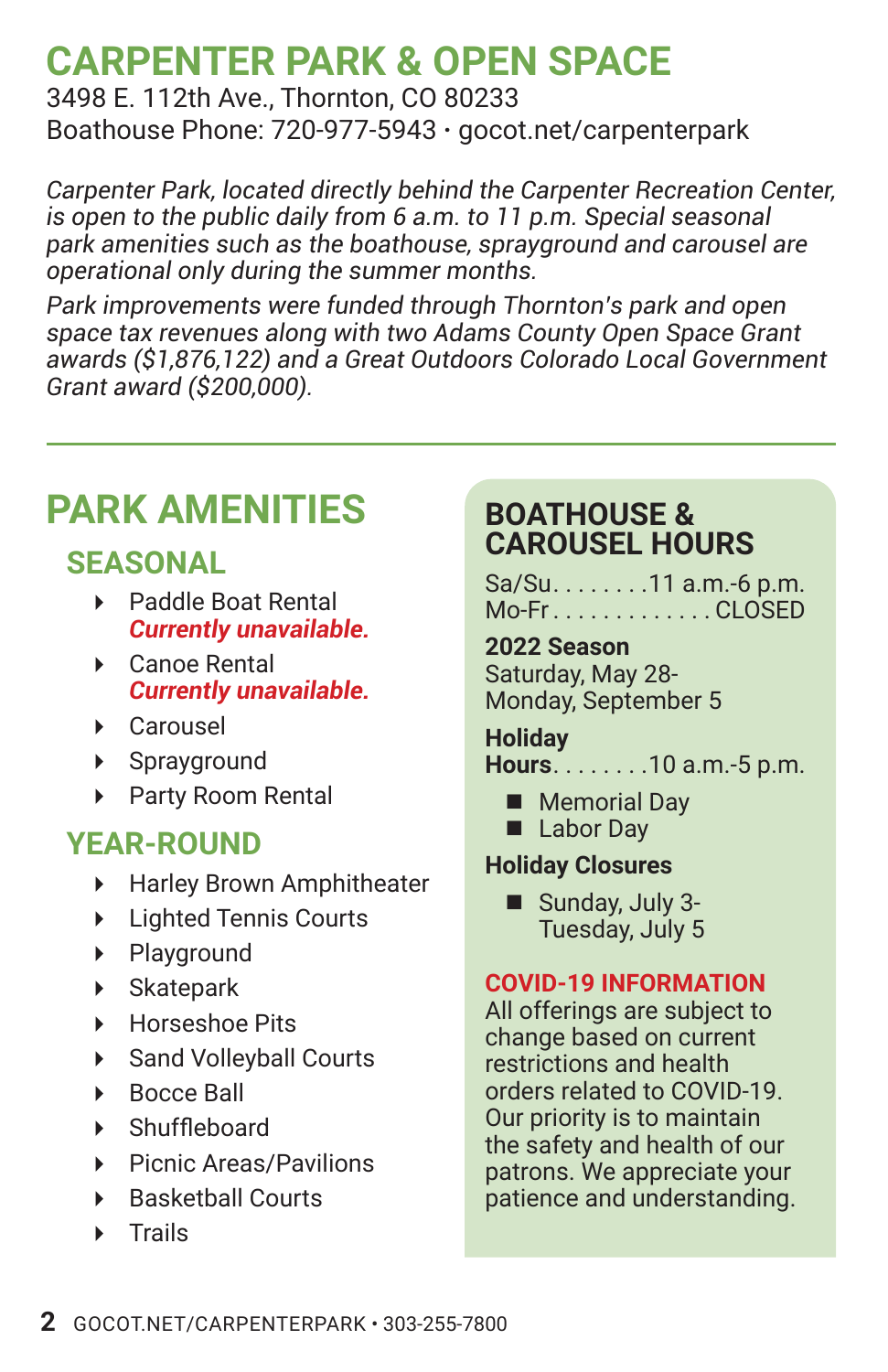## **BOATHOUSE GUIDELINES** *Currently unavailable.*

- ▶ Life vests are required.
- Children under 30 lbs. NOT allowed on the boat.
- All children under the age of 14 must be accompanied by an adult. Children shorter than 55 inches may have difficulty paddling.
- $\triangleright$  If patrons bring their own life jackets, they must be weight/ size appropriate. Staff must be able to verify that they are Coast Guard-approved Type III vests.
- $\triangleright$  No private boats, floating devices or motorized vehicles.
- $\triangleright$  No swimming or wading.
- ▶ No glass containers.
- ▶ No food or drink.
- ▶ No dogs. (Service dogs allowed.)
- ▶ No one under the influence of alcohol or other substances.
- $\triangleright$  No horseplay or disruptive behavior.
- ▶ The boathouse may be closed due to inclement weather.
- When the horn is sounded, all boats must return to the dock immediately.
- Thornton is not responsible for lost, stolen or personal damaged items.

## **BOATHOUSE FEES** *Currently unavailable.*

| <b>SATURDAY &amp; SUNDAY FEES</b>                | <b>RESIDENT</b> | <b>NONRESIDENT</b> |
|--------------------------------------------------|-----------------|--------------------|
| 2-person paddle boats                            | \$4/30-minutes  | \$7/30-minutes     |
| 4-person paddle boats                            | \$7/30-minutes  | \$9/30-minutes     |
| 2-person canoes<br>Experienced individuals only. | \$4/30-minutes  | \$7/30-minutes     |

### **PRIVATE FLEET RENTALS** *Currently unavailable.*

On days when the boathouse is closed to the public, you may request a private fleet rental for a private party or event. Private fleet rentals require a two-hour minimum rental window and a \$50 non-refundable deposit. If inclement weather occurs the day of your rental, we will be more than happy to reschedule your event based upon your needs and our calendar availability.

To make your reservation, please call 720-977-5907 and we will be happy to help.

| <b>PRIVATE FLEET RENTALS</b>                         | <b>RESIDENT</b> | <b>NONRESIDENT</b> |
|------------------------------------------------------|-----------------|--------------------|
| <b>Fleet Rental (five boats)</b><br>Two-hour minimum | \$175/hour      | \$225/hour         |